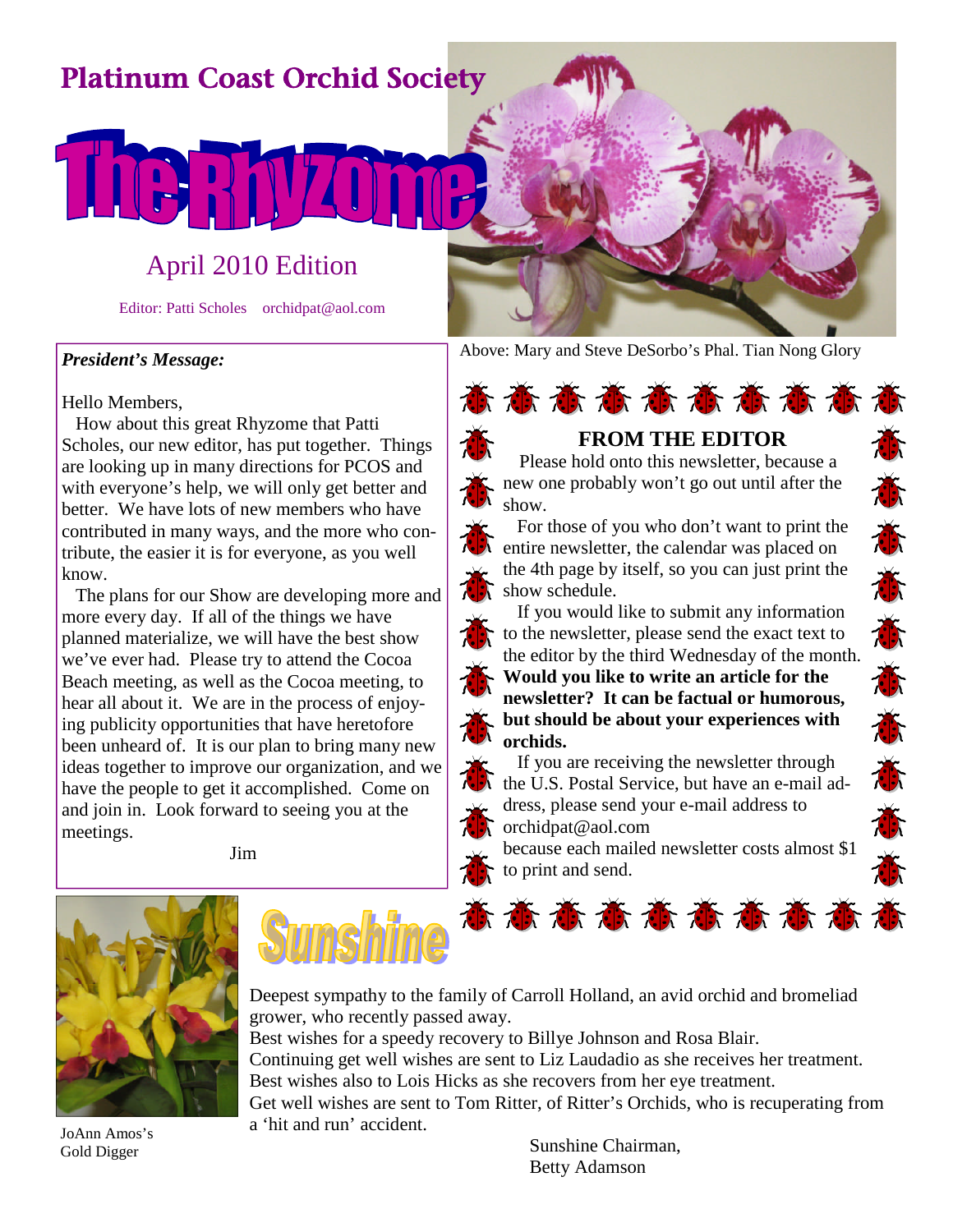| <b>Show Chairman</b><br>Jim Adamson<br><b>Co-Chairs</b><br>John Hicks<br><b>SHOW THEME:</b><br>Glenda Titler<br>*≴′<br>'☆ Tickets<br><b>JoAnn Amos</b><br>"Springtime and Crchids"<br>*☆<br>Glenda Titler<br>SPONSORS: If you know of any business<br>` <sup>☆</sup> Publicity<br>Jim Adamson<br>' द्वी<br>Patti Scholes<br>or individual who would like to sponsor the show<br>$\sqrt[3]{x}$<br>Joyce Schofield<br>$\star$ by giving a donation or door prize, please contact<br>$\mathbf{r}$<br>Marsha Lovas<br>√ <sub>☆</sub> Sponsor Chairs<br>$\star$ Marsha Lovas at 243-2277.<br><b>Karen Snee</b><br>$\sqrt[3]{x}$<br>PUBLICITY: Magnetic signs, posters, and<br>'☆ Niche Chair<br>Rosa Blair<br>$\star$ publicity flyers, and ground signs will be avail-<br>'☆ Pedestal Chair<br><b>Elaine Chambers</b><br>' द्रे<br>able at the Mar. 24th Back to Basics meeting.<br><b>Clerk Roster</b><br><b>Sally Pancoast</b><br>Plan to help "get the word out" by distributing<br>Hospitality(judges)<br>Joyce Schofield<br>this information. If you have a contact at any<br><b>Plant Registration</b><br><b>Susan Manning-Roach</b><br>newspaper, please call Jim Adamson.<br><b>Flossie Staton</b><br>ैद्र<br>John Hicks, Jr.<br>$\frac{1}{\sqrt{2}}$ NICHES: The basics of the niche will be<br><u>'☆</u><br>$\&$ Courtesy Table<br>Joan & Ed Lehnert<br>demonstrated at the Back to Basics meeting.<br>$\overleftrightarrow{\mathbf{x}}$ Potting Co-Chairs<br><b>Susan Manning-Roach</b> | ☆<br>☆<br>☆<br>☆<br>☆<br>☆<br>☆<br>$\frac{1}{\mathbf{k}^{\prime}}$<br>☆<br>$\frac{1}{\mathbf{k}}$<br>☆<br>☆<br>☆<br>☆<br>☆<br>$\frac{1}{\sqrt{2}}$<br>☆<br>☆ |  |  |
|------------------------------------------------------------------------------------------------------------------------------------------------------------------------------------------------------------------------------------------------------------------------------------------------------------------------------------------------------------------------------------------------------------------------------------------------------------------------------------------------------------------------------------------------------------------------------------------------------------------------------------------------------------------------------------------------------------------------------------------------------------------------------------------------------------------------------------------------------------------------------------------------------------------------------------------------------------------------------------------------------------------------------------------------------------------------------------------------------------------------------------------------------------------------------------------------------------------------------------------------------------------------------------------------------------------------------------------------------------------------------------------------------------------------------------------------------------------------------------------------|--------------------------------------------------------------------------------------------------------------------------------------------------------------|--|--|
|                                                                                                                                                                                                                                                                                                                                                                                                                                                                                                                                                                                                                                                                                                                                                                                                                                                                                                                                                                                                                                                                                                                                                                                                                                                                                                                                                                                                                                                                                                |                                                                                                                                                              |  |  |
|                                                                                                                                                                                                                                                                                                                                                                                                                                                                                                                                                                                                                                                                                                                                                                                                                                                                                                                                                                                                                                                                                                                                                                                                                                                                                                                                                                                                                                                                                                |                                                                                                                                                              |  |  |
|                                                                                                                                                                                                                                                                                                                                                                                                                                                                                                                                                                                                                                                                                                                                                                                                                                                                                                                                                                                                                                                                                                                                                                                                                                                                                                                                                                                                                                                                                                |                                                                                                                                                              |  |  |
|                                                                                                                                                                                                                                                                                                                                                                                                                                                                                                                                                                                                                                                                                                                                                                                                                                                                                                                                                                                                                                                                                                                                                                                                                                                                                                                                                                                                                                                                                                |                                                                                                                                                              |  |  |
|                                                                                                                                                                                                                                                                                                                                                                                                                                                                                                                                                                                                                                                                                                                                                                                                                                                                                                                                                                                                                                                                                                                                                                                                                                                                                                                                                                                                                                                                                                |                                                                                                                                                              |  |  |
|                                                                                                                                                                                                                                                                                                                                                                                                                                                                                                                                                                                                                                                                                                                                                                                                                                                                                                                                                                                                                                                                                                                                                                                                                                                                                                                                                                                                                                                                                                |                                                                                                                                                              |  |  |
|                                                                                                                                                                                                                                                                                                                                                                                                                                                                                                                                                                                                                                                                                                                                                                                                                                                                                                                                                                                                                                                                                                                                                                                                                                                                                                                                                                                                                                                                                                |                                                                                                                                                              |  |  |
|                                                                                                                                                                                                                                                                                                                                                                                                                                                                                                                                                                                                                                                                                                                                                                                                                                                                                                                                                                                                                                                                                                                                                                                                                                                                                                                                                                                                                                                                                                |                                                                                                                                                              |  |  |
|                                                                                                                                                                                                                                                                                                                                                                                                                                                                                                                                                                                                                                                                                                                                                                                                                                                                                                                                                                                                                                                                                                                                                                                                                                                                                                                                                                                                                                                                                                |                                                                                                                                                              |  |  |
|                                                                                                                                                                                                                                                                                                                                                                                                                                                                                                                                                                                                                                                                                                                                                                                                                                                                                                                                                                                                                                                                                                                                                                                                                                                                                                                                                                                                                                                                                                |                                                                                                                                                              |  |  |
|                                                                                                                                                                                                                                                                                                                                                                                                                                                                                                                                                                                                                                                                                                                                                                                                                                                                                                                                                                                                                                                                                                                                                                                                                                                                                                                                                                                                                                                                                                |                                                                                                                                                              |  |  |
|                                                                                                                                                                                                                                                                                                                                                                                                                                                                                                                                                                                                                                                                                                                                                                                                                                                                                                                                                                                                                                                                                                                                                                                                                                                                                                                                                                                                                                                                                                |                                                                                                                                                              |  |  |
|                                                                                                                                                                                                                                                                                                                                                                                                                                                                                                                                                                                                                                                                                                                                                                                                                                                                                                                                                                                                                                                                                                                                                                                                                                                                                                                                                                                                                                                                                                |                                                                                                                                                              |  |  |
|                                                                                                                                                                                                                                                                                                                                                                                                                                                                                                                                                                                                                                                                                                                                                                                                                                                                                                                                                                                                                                                                                                                                                                                                                                                                                                                                                                                                                                                                                                |                                                                                                                                                              |  |  |
|                                                                                                                                                                                                                                                                                                                                                                                                                                                                                                                                                                                                                                                                                                                                                                                                                                                                                                                                                                                                                                                                                                                                                                                                                                                                                                                                                                                                                                                                                                |                                                                                                                                                              |  |  |
|                                                                                                                                                                                                                                                                                                                                                                                                                                                                                                                                                                                                                                                                                                                                                                                                                                                                                                                                                                                                                                                                                                                                                                                                                                                                                                                                                                                                                                                                                                | ☆<br>☆                                                                                                                                                       |  |  |
|                                                                                                                                                                                                                                                                                                                                                                                                                                                                                                                                                                                                                                                                                                                                                                                                                                                                                                                                                                                                                                                                                                                                                                                                                                                                                                                                                                                                                                                                                                | ☆                                                                                                                                                            |  |  |
|                                                                                                                                                                                                                                                                                                                                                                                                                                                                                                                                                                                                                                                                                                                                                                                                                                                                                                                                                                                                                                                                                                                                                                                                                                                                                                                                                                                                                                                                                                | ☆                                                                                                                                                            |  |  |
| $\star$ Sign up to do a niche. This is a rewarding way to<br>'☆<br>John Hicks, Sr.                                                                                                                                                                                                                                                                                                                                                                                                                                                                                                                                                                                                                                                                                                                                                                                                                                                                                                                                                                                                                                                                                                                                                                                                                                                                                                                                                                                                             | ☆                                                                                                                                                            |  |  |
| $\star$ use your creative spirit to help make our show<br>Ticket Table Chairs Mary and Steve DeSorbo                                                                                                                                                                                                                                                                                                                                                                                                                                                                                                                                                                                                                                                                                                                                                                                                                                                                                                                                                                                                                                                                                                                                                                                                                                                                                                                                                                                           | $\frac{\lambda}{\lambda}$                                                                                                                                    |  |  |
| $\mathbf{r}$<br>more beautiful.<br><b>Set Up Scheduler</b><br><b>Ruth Larsen</b>                                                                                                                                                                                                                                                                                                                                                                                                                                                                                                                                                                                                                                                                                                                                                                                                                                                                                                                                                                                                                                                                                                                                                                                                                                                                                                                                                                                                               | $\frac{1}{\sqrt{2}}$                                                                                                                                         |  |  |
| PEDESTALS: Do you love flower arrang-<br>***********************                                                                                                                                                                                                                                                                                                                                                                                                                                                                                                                                                                                                                                                                                                                                                                                                                                                                                                                                                                                                                                                                                                                                                                                                                                                                                                                                                                                                                               | ☆                                                                                                                                                            |  |  |
| $\mathbf{v}$<br>ing? This event is for you! Just remember to use<br>☆<br><b>BACK TO BASICS MEETING</b>                                                                                                                                                                                                                                                                                                                                                                                                                                                                                                                                                                                                                                                                                                                                                                                                                                                                                                                                                                                                                                                                                                                                                                                                                                                                                                                                                                                         |                                                                                                                                                              |  |  |
| only orchid flowers in your arrangement. The<br>$\mathbf{r}$                                                                                                                                                                                                                                                                                                                                                                                                                                                                                                                                                                                                                                                                                                                                                                                                                                                                                                                                                                                                                                                                                                                                                                                                                                                                                                                                                                                                                                   |                                                                                                                                                              |  |  |
| March 24th at the Cocoa Beach Library<br>Class A theme is "Showers of Flowers", and the<br>☆                                                                                                                                                                                                                                                                                                                                                                                                                                                                                                                                                                                                                                                                                                                                                                                                                                                                                                                                                                                                                                                                                                                                                                                                                                                                                                                                                                                                   |                                                                                                                                                              |  |  |
| $\triangle$ Class B theme is "Springtime Serenade".<br>There was quite a crowd at February's Back to Ba-                                                                                                                                                                                                                                                                                                                                                                                                                                                                                                                                                                                                                                                                                                                                                                                                                                                                                                                                                                                                                                                                                                                                                                                                                                                                                                                                                                                       |                                                                                                                                                              |  |  |
| ENTRIES TO BE JUDGED:<br>$\star$ sics Meeting, and many people went home with a                                                                                                                                                                                                                                                                                                                                                                                                                                                                                                                                                                                                                                                                                                                                                                                                                                                                                                                                                                                                                                                                                                                                                                                                                                                                                                                                                                                                                |                                                                                                                                                              |  |  |
| $\star$ Register your favorite blooming plants to be AOS<br>piece of the Cymbidium that John Hicks divided for<br>$\frac{1}{2}$                                                                                                                                                                                                                                                                                                                                                                                                                                                                                                                                                                                                                                                                                                                                                                                                                                                                                                                                                                                                                                                                                                                                                                                                                                                                                                                                                                |                                                                                                                                                              |  |  |
| $\star$ judged. Bring them to the Expo on Thursday be-<br>us. In addition to our regular members, there were                                                                                                                                                                                                                                                                                                                                                                                                                                                                                                                                                                                                                                                                                                                                                                                                                                                                                                                                                                                                                                                                                                                                                                                                                                                                                                                                                                                   |                                                                                                                                                              |  |  |
| $\star$ tween 9 am and 5 pm. If Thursday is inconven-<br>several first timers, at least one of whom joined the                                                                                                                                                                                                                                                                                                                                                                                                                                                                                                                                                                                                                                                                                                                                                                                                                                                                                                                                                                                                                                                                                                                                                                                                                                                                                                                                                                                 |                                                                                                                                                              |  |  |
| <b>A</b><br>ient you may bring your plants to the Expo<br>PCOS.                                                                                                                                                                                                                                                                                                                                                                                                                                                                                                                                                                                                                                                                                                                                                                                                                                                                                                                                                                                                                                                                                                                                                                                                                                                                                                                                                                                                                                |                                                                                                                                                              |  |  |
| Wednesday afternoon or evening with all of the<br>All of the beautiful orchids in this newsletter belong                                                                                                                                                                                                                                                                                                                                                                                                                                                                                                                                                                                                                                                                                                                                                                                                                                                                                                                                                                                                                                                                                                                                                                                                                                                                                                                                                                                       |                                                                                                                                                              |  |  |
| information filled out on the Orchid Show Entry                                                                                                                                                                                                                                                                                                                                                                                                                                                                                                                                                                                                                                                                                                                                                                                                                                                                                                                                                                                                                                                                                                                                                                                                                                                                                                                                                                                                                                                | $\star$ to members who brought them to the Back to Basics                                                                                                    |  |  |
| $\star$ Form. Forms will be available on Mar. 24th for<br>$\star$ Meeting.                                                                                                                                                                                                                                                                                                                                                                                                                                                                                                                                                                                                                                                                                                                                                                                                                                                                                                                                                                                                                                                                                                                                                                                                                                                                                                                                                                                                                     |                                                                                                                                                              |  |  |
| $\star$ those who wish to get them early. Be sure to have<br>$\frac{1}{2}$                                                                                                                                                                                                                                                                                                                                                                                                                                                                                                                                                                                                                                                                                                                                                                                                                                                                                                                                                                                                                                                                                                                                                                                                                                                                                                                                                                                                                     | At the March 24th meeting, Jim Adamson will talk                                                                                                             |  |  |
| $\hat{X}$ the correct name on the plant. Plants without a<br>about orchid pests and how to control them. We will<br>☆<br>$\frac{1}{2}$                                                                                                                                                                                                                                                                                                                                                                                                                                                                                                                                                                                                                                                                                                                                                                                                                                                                                                                                                                                                                                                                                                                                                                                                                                                                                                                                                         |                                                                                                                                                              |  |  |
| name can be exhibited but not judged.<br>also have a niche demon-<br>☆                                                                                                                                                                                                                                                                                                                                                                                                                                                                                                                                                                                                                                                                                                                                                                                                                                                                                                                                                                                                                                                                                                                                                                                                                                                                                                                                                                                                                         |                                                                                                                                                              |  |  |
| PRESALE TICKETS: All members are<br>stration for those who                                                                                                                                                                                                                                                                                                                                                                                                                                                                                                                                                                                                                                                                                                                                                                                                                                                                                                                                                                                                                                                                                                                                                                                                                                                                                                                                                                                                                                     |                                                                                                                                                              |  |  |
| would like to participate<br>expected to obtain presale tickets. Members<br>$\star$ in this event at the show.                                                                                                                                                                                                                                                                                                                                                                                                                                                                                                                                                                                                                                                                                                                                                                                                                                                                                                                                                                                                                                                                                                                                                                                                                                                                                                                                                                                 |                                                                                                                                                              |  |  |
| should pick up their presale tickets at the Mar.<br>This will be everyone's                                                                                                                                                                                                                                                                                                                                                                                                                                                                                                                                                                                                                                                                                                                                                                                                                                                                                                                                                                                                                                                                                                                                                                                                                                                                                                                                                                                                                    |                                                                                                                                                              |  |  |
| 24th meeting. Presale tickets are \$3.<br>first opportunity to pick                                                                                                                                                                                                                                                                                                                                                                                                                                                                                                                                                                                                                                                                                                                                                                                                                                                                                                                                                                                                                                                                                                                                                                                                                                                                                                                                                                                                                            |                                                                                                                                                              |  |  |

up show forms, posters,

**There will be no Back to Basics Meeting in**

and signs.

SET UP/BREAK DOWN**:** This is a physical job and lots of help is needed to do the layout and table set up for the show.

\*\*\*\*\*\*\*\*\*\*\*\*\*\*\*\*\*\*\*\*\*\*\***April due to the show.**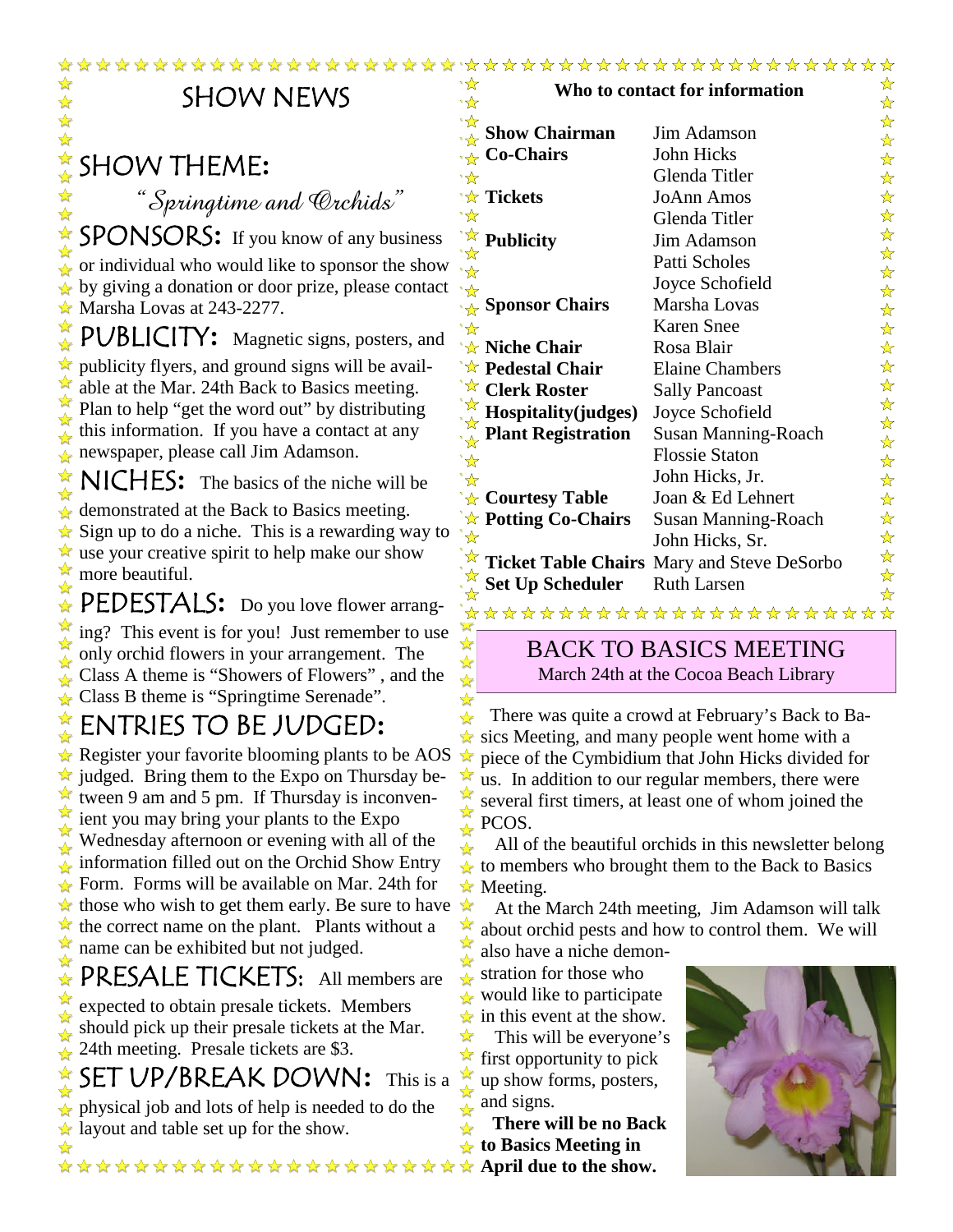## **MEMBERSHIP**

### **PCOS Membership Committee Member Needed**

About two years ago, I made a proposal to the Board that we should develop and implement a New Member Orientation for all new members. The board approved the idea, but it was never implemented. During this time, I have been responsible for PCOS Membership records, PCOS Forms, and PCOS Member Name Tags, as well as tracking which new members were to receive or had received an orchid for joining the PCOS.

At the March 10th Board/Membership meeting, I was granted my request to organize a membership committee of three members, including myself as chairman.

At the meeting, I asked for two volunteers to be on the Membership Committee. One would produce, distribute, and maintain records on member name tags., and would also track which new members were to receive or had received an orchid for joining the PCOS. The other would plan, organize, and produce membership packets for all New Members, and would be responsible for planning, organizing, and conducting New Member Orientations.

Denise Baumann volunteered to be our PCOS Membership Committee Name Tag member. I am writing this article to you to ask for a volunteer to develop and implement a new member orientation for all new members This would include planning, organizing, and producing membership packets for all New Members and planning, organizing, and conducting New Member orientations.

If you are interested in helping, please send me an e-mail to mjtquest@cfl.rr.com or call me on my home phone (453-4856)or my cell phone (543-1345). I believe these two committee positions will significantly improve our ability to encourage more people to sign up as new members of the PCOS. Thanks for considering this request to help.

Jack Taylor, PCOS Membership Committee

### **From AOS Corner, which is written by Carol Holdren, AOS Affiliated Society Committee Chair:**

A few weeks ago, Carol received a call from LaVonne from Bismarck, ND, a new orchid grower who is blind. LaVonne was looking for audio information on growing orchids. Carol is looking for someone who will tape (micro cassette) orchid education programs given at their society and send them to her. If you would consider helping, please let Carol know at affiliated\_societies@aos.org. LaVonne grows hibiscus, succulents and a few orchids, a phalaenopsis and a dendrobium.

People kept asking, "Why would a blind person want to grow orchids?" Can you guess LaVonne's answer? For the challenge! During some great telephone conversations about orchids, LaVonne described how she feels a



JoAnn Amos's Blc. Wang x C. Wilda 'Priscilla'

plant to determine if something is a keki or a new growth. Carol told her about some fragrant orchids, miniature orchids and orchids with fuzzy stems. I'm sure we all agree with Carol that this is what orchid societies are all about—orchid people helping other orchid people become better orchid growers.

| President             | Jim Adamson           | jadamson1@cfl.rr.com      | 632-2847     |
|-----------------------|-----------------------|---------------------------|--------------|
| <b>VIce President</b> | John Hicks            | hicksj0430@bellsouth.net  | 407-277-0430 |
| Secretary             | Patti Scholes         | orchidpat@aol.com         | 459-9327     |
| Treasurer             | Joyce Schofield       | joyceschofield@cfl.rr.com | 783-5200     |
| Membership            | Jack Taylor           | mjtquest@cfl.rr.com       | 453-4856     |
| Past President        | <b>Peter Pancoast</b> | sallypancoast@cfl.rr.com  | 459-1996     |
| Directors:            | Marsha Lovas          |                           | 243-2277     |
|                       | <b>JoAnn Amos</b>     | mijo2800@yahoo.com        | 259-8585     |
|                       | Joan Lehnert          | joanlehnert@bellsouth.net | 632-7105     |
|                       | Rosa Blair            |                           | 773-3476     |